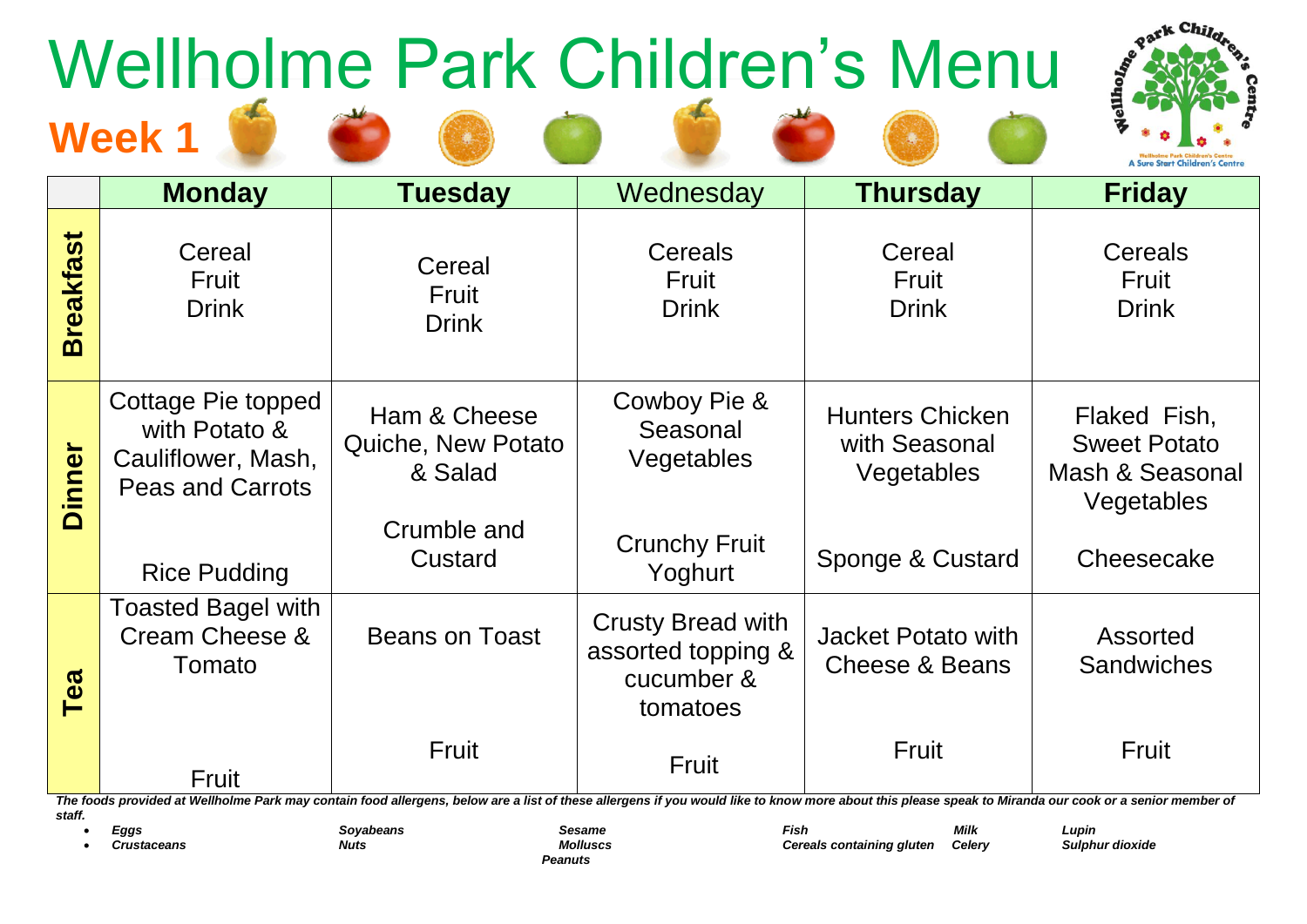## Wellholme Park Children's Menu



| <b>A Sure Start Children's Centre</b><br><b>Week 2</b> |                                                                           |                                                                                                                                                                                                                       |                                                |                                                          |                                                                 |
|--------------------------------------------------------|---------------------------------------------------------------------------|-----------------------------------------------------------------------------------------------------------------------------------------------------------------------------------------------------------------------|------------------------------------------------|----------------------------------------------------------|-----------------------------------------------------------------|
|                                                        | <b>Monday</b>                                                             | <b>Tuesday</b>                                                                                                                                                                                                        | Wednesday                                      | <b>Thursday</b>                                          | <b>Friday</b>                                                   |
| <b>Breakfas</b>                                        | Cereal<br>Fruit<br><b>Drink</b>                                           | Cereal<br>Fruit<br><b>Drink</b>                                                                                                                                                                                       | Cereals<br>Fruit<br><b>Drink</b>               | Cereal<br>Fruit<br><b>Drink</b>                          | Cereals<br>Fruit<br><b>Drink</b>                                |
| $\sum$<br><b>Dinner</b>                                | Savoury Mince,<br><b>Yorkshire Pudding</b><br>& Mashed<br><b>Potatoes</b> | Fishcakes, Wedges<br>& Baked Beans                                                                                                                                                                                    | Meatballs in<br>tomato sauce with<br>Spaghetti | Chicken and<br><b>Vegetable Stir Fry</b><br>with Noodles | <b>Tomato Pasta</b><br><b>Bake &amp; Garlic</b><br><b>Bread</b> |
|                                                        | <b>Mixed Berry</b><br><b>Muffins</b>                                      | Flapjack                                                                                                                                                                                                              | Jelly & Ice cream                              | Lemon Meringue<br><b>Pie</b>                             | <b>Trifle</b>                                                   |
| Tea                                                    | Spaghetti on Toast                                                        | <b>Toasted Currant</b><br>Teacake                                                                                                                                                                                     | Homemade Pizza                                 | <b>Assorted</b><br><b>Sandwiches</b>                     | <b>Ham and Cheese</b><br>Panini                                 |
|                                                        | Fruit                                                                     | <b>Fruit</b><br>The foods provided at Wellbelme Park may contain food allergens, below are a list of these allergens if you would like to know mere about this please speak to Miranda our sook or a senior member of | Fruit                                          | Fruit                                                    | Fruit                                                           |

*The foods provided at Wellholme Park may contain food allergens, below are a list of these allergens if you would like to know more about this please speak to Miranda our cook or a senior member of staff.*

**Peanuts** *Mustard* 

• *Eggs Soyabeans Sesame Fish Milk Lupin* • *Crustaceans Nuts Molluscs Cereals containing gluten Celery Sulphur dioxide*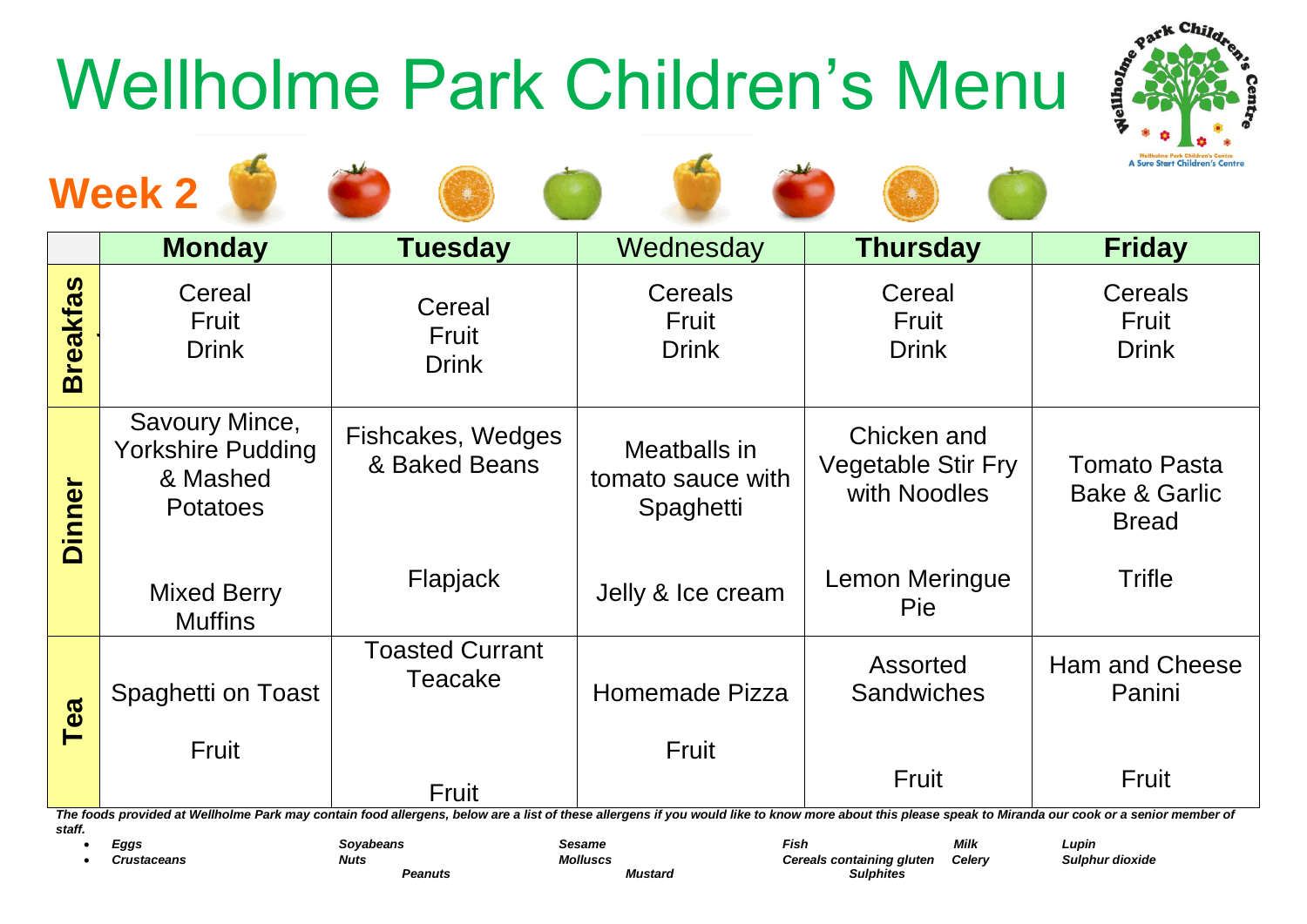## Wellholme Park Children's Menu











|                  | <b>Monday</b>                                       | <b>Tuesday</b>                               | Wednesday                           | <b>Thursday</b>                                 | <b>Friday</b>                           |
|------------------|-----------------------------------------------------|----------------------------------------------|-------------------------------------|-------------------------------------------------|-----------------------------------------|
| <b>Breakfast</b> | Cereal<br>Fruit<br><b>Drink</b>                     | Cereal<br>Fruit<br><b>Drink</b>              | Cereals<br>Fruit<br><b>Drink</b>    | Cereal<br>Fruit<br><b>Drink</b>                 | <b>Cereals</b><br>Fruit<br><b>Drink</b> |
| Dinner           | Cheese & Tomato<br>Quiche, Wedges &<br><b>Beans</b> | Chicken Curry &<br>Naan Bread                | Sausage<br>Casserole                | <b>Beef Stew with</b><br><b>Herby Dumplings</b> | Fish Pie with<br>Seasonal<br>Vegetables |
|                  | <b>Strawberry Whip</b>                              | <b>Chocolate Brownie</b>                     | <b>Fruit Crumble and</b><br>Custard | Milk Pudding                                    | Sponge & Ice<br>cream                   |
| Tea              | Cheese & Tomato<br>Croissant                        | <b>Jacket Potato with</b><br><b>Fillings</b> | Assorted<br><b>Sandwiches</b>       | <b>Beans on Toast</b>                           | <b>Macaroni Cheese</b>                  |
|                  | Fruit                                               | Fruit                                        | Fruit                               | <b>Fruit</b>                                    | Fruit                                   |

*The foods provided at Wellholme Park may contain food allergens, below are a list of these allergens if you would like to know more about this please speak to Miranda our cook or a senior member of staff.*

• *Eggs Soyabeans Sesame Fish Milk Lupin*

• *Crustaceans Nuts Molluscs Cereals containing gluten Celery Sulphur dioxide*

• *Peanuts Mustard Sulphites*

•

• *Mustard Sulphites*